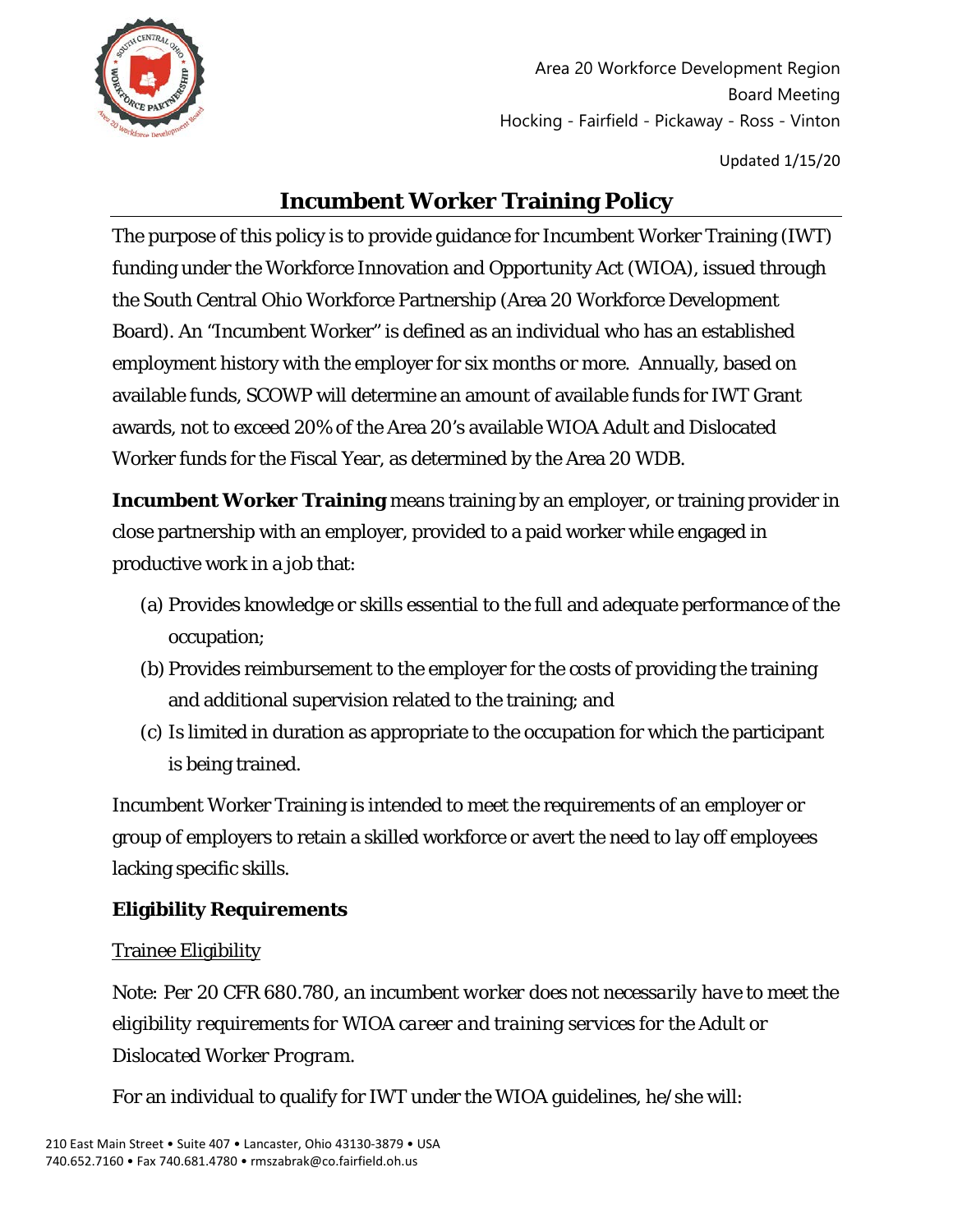

- Be currently employed with the same employer for six months or longer<sup>[1](#page-1-0)</sup> (or be a member of a training cohort in which the majority have attained this six-month employment history); and
- Meets the Fair Standards Labor Act requirements for employer-employee relationship.
- Be in need of additional training to avert a layoff or be retained with the company.

### Employer Eligibility

• Eligible employers able to participate in IWT contracting include: private-forprofit businesses and health care providers that are not-for-profit entities. WIOA's IWT contracts shall not be made with employers who have previously exhibited a pattern of failing to provide IWT trainees with continued long-term employment with wages, benefits and working conditions that are equal to those provided to other employees who have worked a similar length of time and are doing the same type of work but have not received IWT.

An employer will NOT be eligible to receive WIOA IWT training reimbursements if:

- Business is presently debarred, suspended, proposed for disbarment, declined ineligible, or voluntarily excluded from participation in transactions by USDOL or the state of Ohio. Below are three websites that may be helpful in checking tax, environmental compliance, and debarment status.
	- o Federal Exclusion and Debarment Site: [http://www.sam.gov](http://www.sam.gov/)
	- o Ohio Department of Taxation: [http://www.tax.ohio.gov](http://www.tax.ohio.gov/)
	- o Business Filing Search: [http://www.sos.state.oh.us](http://www.sos.state.oh.us/)
- Business has any outstanding tax liability to the state of Ohio for over six months. Business must disclose any known outstanding tax liabilities with other states prior to entering into contract.

<span id="page-1-0"></span><sup>1</sup> The 6-month history for IWT funding is governed by sections 20 CFR 680.780 through .820 of the Final Rule.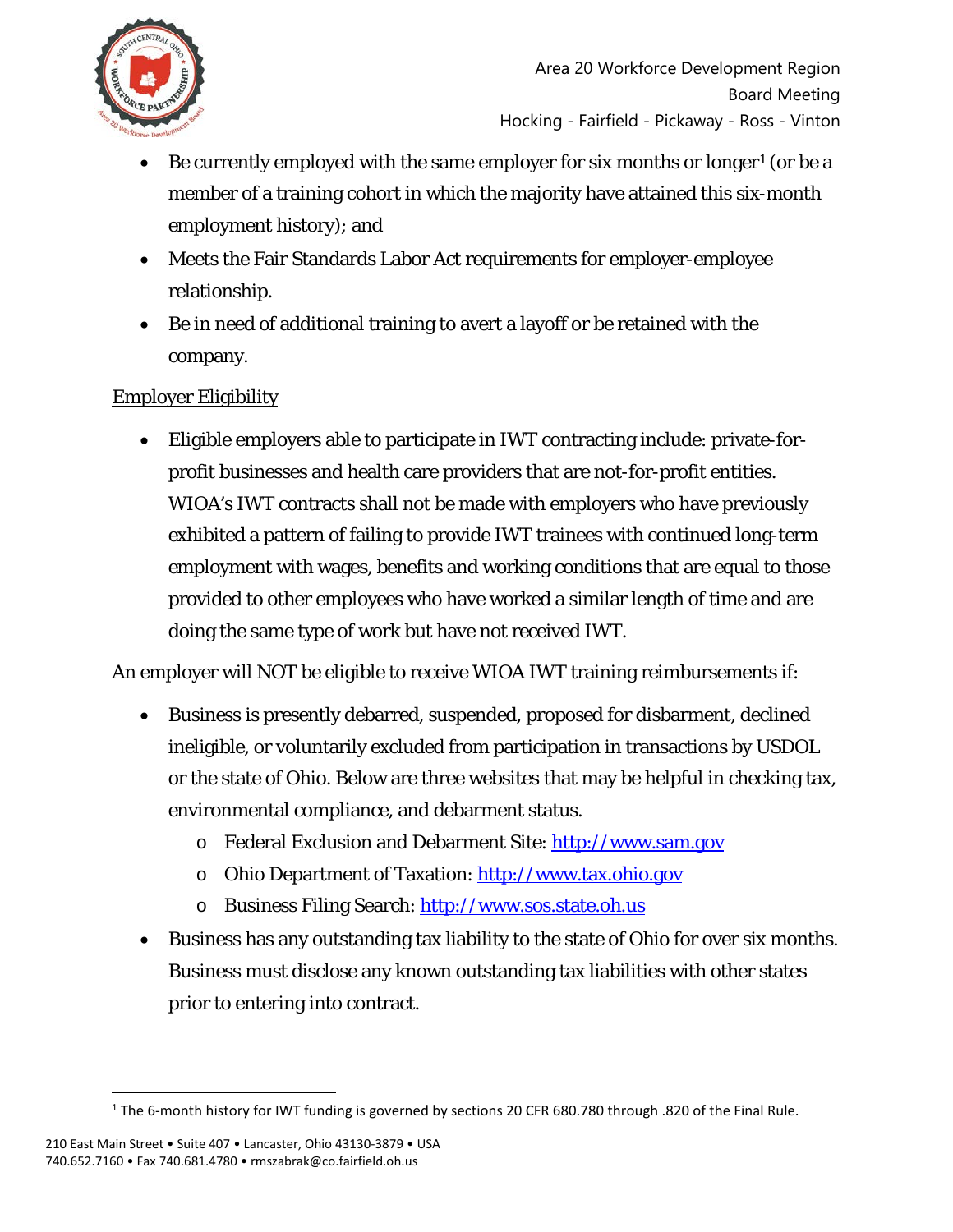

- Businesses are on the most recent list established by the Ohio Secretary of State that identifies them as having more than one unfair labor practice contempt of court finding.
- Business doesn't have all of the approvals, licenses, or other qualifications needed to conduct business in the state and all isn't current. Should this status change during the course of the local IWT program activities and the business is disqualified from conducting business in Ohio, all training under the IWT program must cease.
- It's a governmental entity, including the city, county and state. Health care providers that are operating as not-for-profit entities are the only allowable exceptions to this prohibition.
- Business has relocated to Ohio and has laid-off workers at their former location in the United States within the previous 120 days.
- Businesses has any outstanding civil, criminal or administrative fines or penalties owed to or pending in the State of Ohio.
- The IWT would infringe upon the promotion of or displacement of any currently employed worker or a reduction in their hours;
- The same or a substantially equivalent position is open due to a hiring freeze;
- The positions are for seasonal employment; or

# Occupational Eligibility

IWT funding must be used on local In-Demand Occupations, which provide or lead to employment opportunities enabling the trainee to become economically self-sufficient and which will contribute to the occupational development and upward mobility of the trainee.

At the time of completion of the IWT program, individuals must be employed in occupations that meet the following criteria:

- Occupation must be listed as an In-Demand Occupation in Area 20; and
- The occupation must be a full-time permanent position following the training (minimum of 32 hours per week).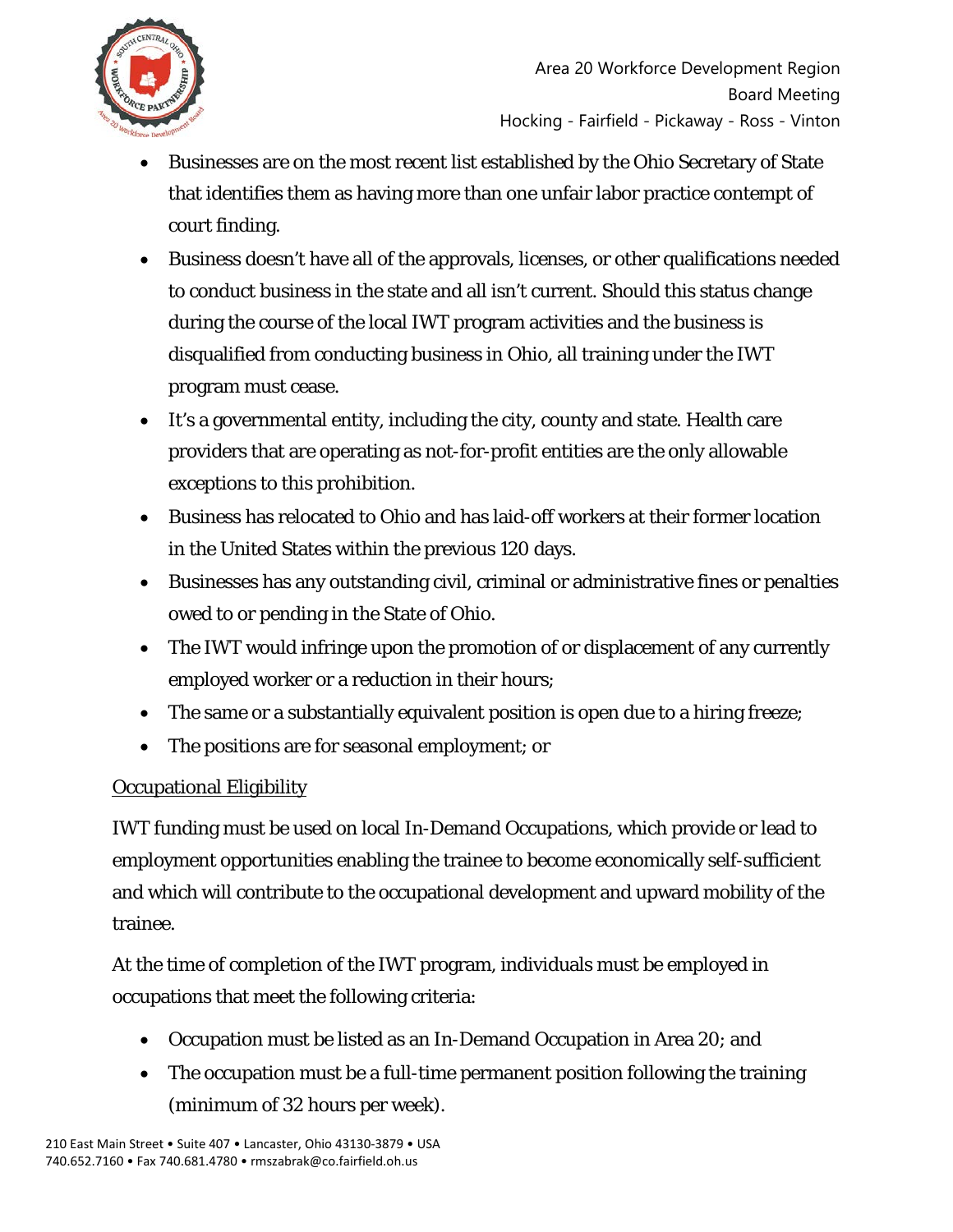

# **General WIOA Incumbent Worker Training Requirements**

- When funds are available and budgeted, WIOA IWT contracts may be written for the approved employer when:
	- o The IWT is necessary to meet the requirements of an employer or group of employers to retain a skilled workforce or avert the need to lay off employees by assisting the workers in obtaining the skills necessary to retain employment; and
- It is expected that employers that use IWT funding will maintain the employment of the individual receiving the training as a full-time employee, provide benefits and working conditions at the same level and to the same extent as other employees working a similar length of time, and doing the same type of work for at least six months following the training.
- WIOA funds may not be used in conjunction with Ohio Department of Education customized training programs
- IWT contracts will generally not be written for low skill jobs that would require little or no training.
- IWT grants should only be awarded to companies in alignment with SCOWP's Sector Strategies.

IWT grants may be provided as ITAs (in which case, the trainer must be in the WIET - Workforce Inventory of Education and Training website) or as Customized Training Grants (in which case, the trainer must either be procured or the employer, as a "beneficiary" of IWT, may select any provider it wishes.) See WIOA PL 15-23 for more details on beneficiaries.

# **WIOA Incumbent Worker Training Length**

The maximum time frame for an IWT is 6 months. Duration of an IWT is a function of training needed, NOT the maximum allowed under this policy. The OMJ|BCW Center's Business & Employer Solutions Team should consult with the employer and use the Occupational Information Network's (ONET) Specific Vocational Preparation Range (SVP) to determine the appropriate occupational training needed. Using the SVP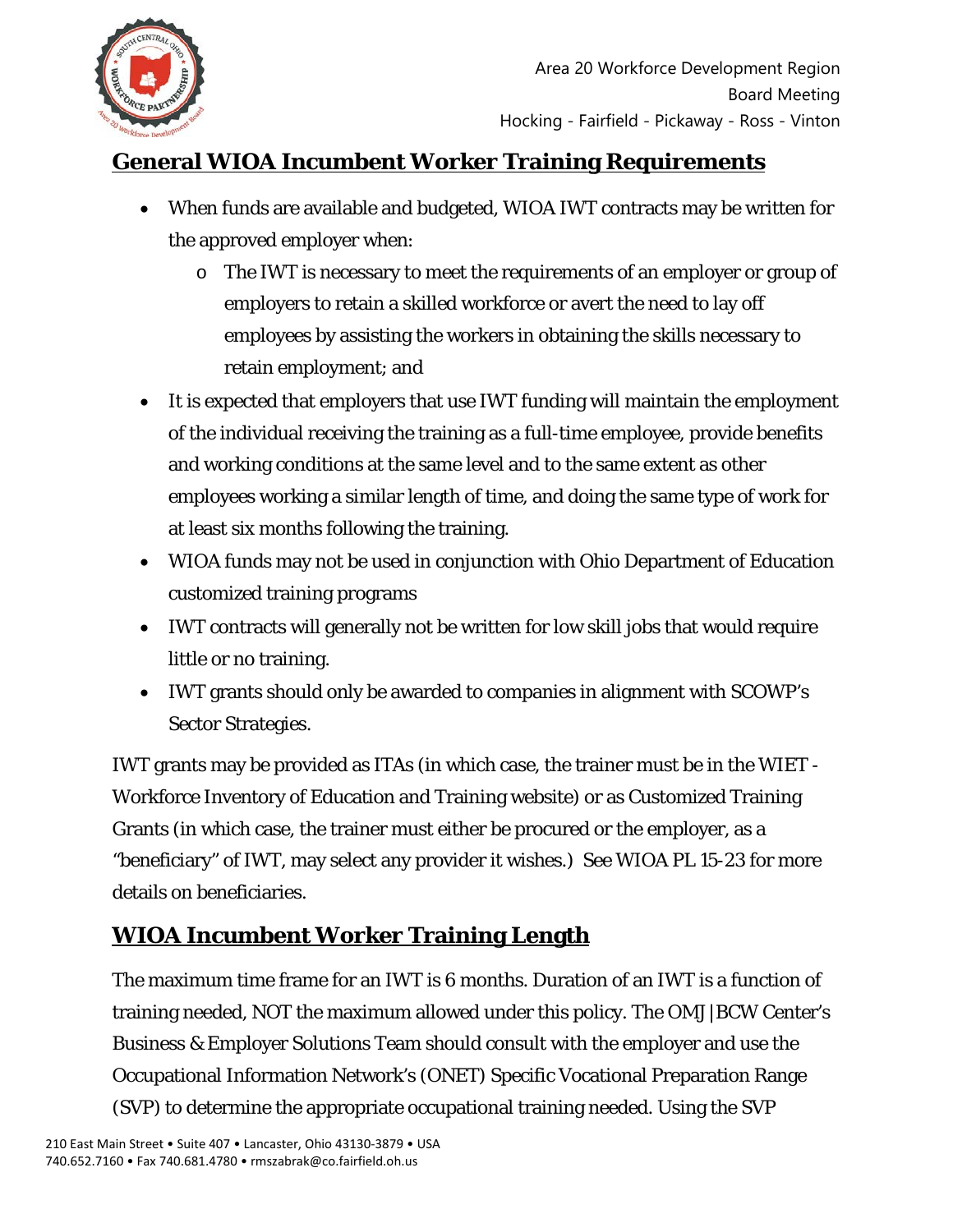

provided by ONET, the following duration times are *recommended*, in addition to the participant's past skill and experience.

| <b>LEVEL</b> | <b>TIMEFRAME</b>        |
|--------------|-------------------------|
| Level 1      | $<$ 1 month             |
| Level 2      | 1 month                 |
| Level 3      | $>1$ month $-3$ months  |
| Level 4      | $>3$ months $-6$ months |
| Level 5-9    | $>6$ months             |

# **WIOA Incumbent Worker Funding Levels**

Employers participating in Incumbent Worker Training are required to pay the nonfederal share (or employer share) of the cost of providing training to their incumbent workers per the sliding scale outlined below. **Annually, the Area 20 Board will determine the maximum available Federal Share of funds, per trained worker.** The SCOWP will consider exceptions to the cap on training funds and the reimbursement schedule below. The employer share may be provided in cash or in-kind and may include the wages paid by the employer to a worker while the worker is attending the incumbent worker training program.

The level of reimbursement to the employer is determined by the employer size:

| 50 or fewer employees | $= 90\%$ of the cost of training for the employer, up to |  |
|-----------------------|----------------------------------------------------------|--|
|                       | \$1,000 per Incumbent Worker participant                 |  |
| 51-100 employees      | $= 75\%$ of the cost of training for the employer, up to |  |
|                       | \$1,000 per Incumbent Worker participant                 |  |
| 101 or more employees | $=$ 50% of the cost of training for the employer, up to  |  |
|                       | \$1,000 per Incumbent Worker participant                 |  |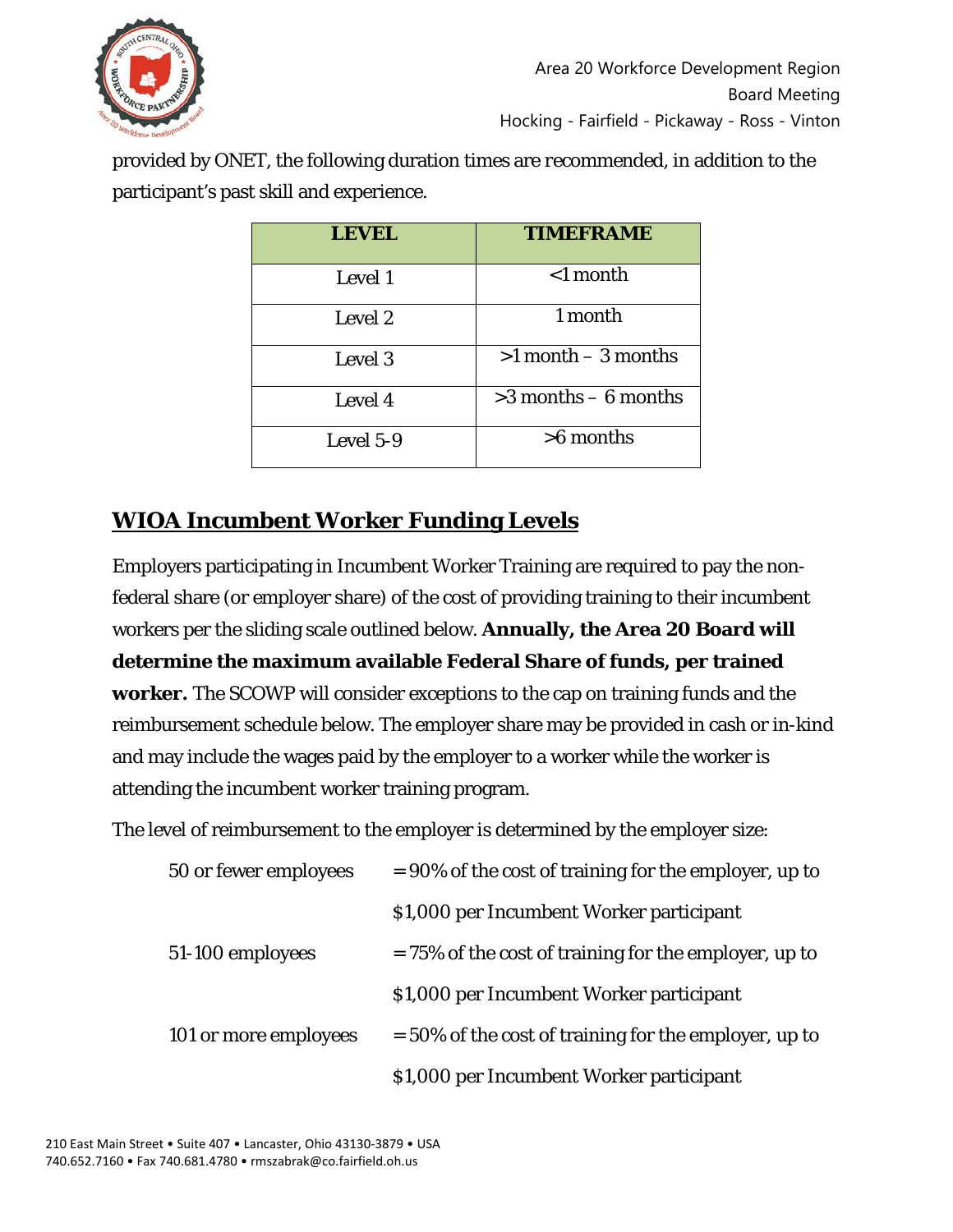

Employer size is determined by the number of employees at the time of the execution of the Incumbent Worker Training contract.

### **Funding Exceptions**

The SCOWP is aware that extenuating circumstances may require additional funding beyond the cap outlined in the policy and will consider exceptions based on employer input. Written requests for an exception should be submitted to the SCOWP.

Changes to SCOWP's reimbursement maximum will be considered by the SCOWP for trainings in which the recipient receives an industry recognized credential or for employers providing IWT in partnership with three or more additional employers. However, percent of the cost would remain the same.

### **Procurement of Training**

A business may be considered a "beneficiary" of this federal program and receive incumbent worker training assistance on a reimbursement basis. In order for a business to utilize the beneficiary option, the following guidelines must be followed:

- 1. Business beneficiaries may receive reimbursement for their actual training costs incurred under this program, on a reimbursement basis, as outlined in this policy.
- 2. SCOWP approval of a training plan is required before reimbursement may be provided to a beneficiary. Local business service representatives or OMJ staff will assist with the development of these plans.
- 3. The training plan must identify all of the following:
	- a. The provider(s) of training;
	- b. Type of training;
	- c. Planned start and end dates;
	- d. Number of individuals to be trained;
	- e. The projected cost of training; and
	- f. Any other information required by the WDB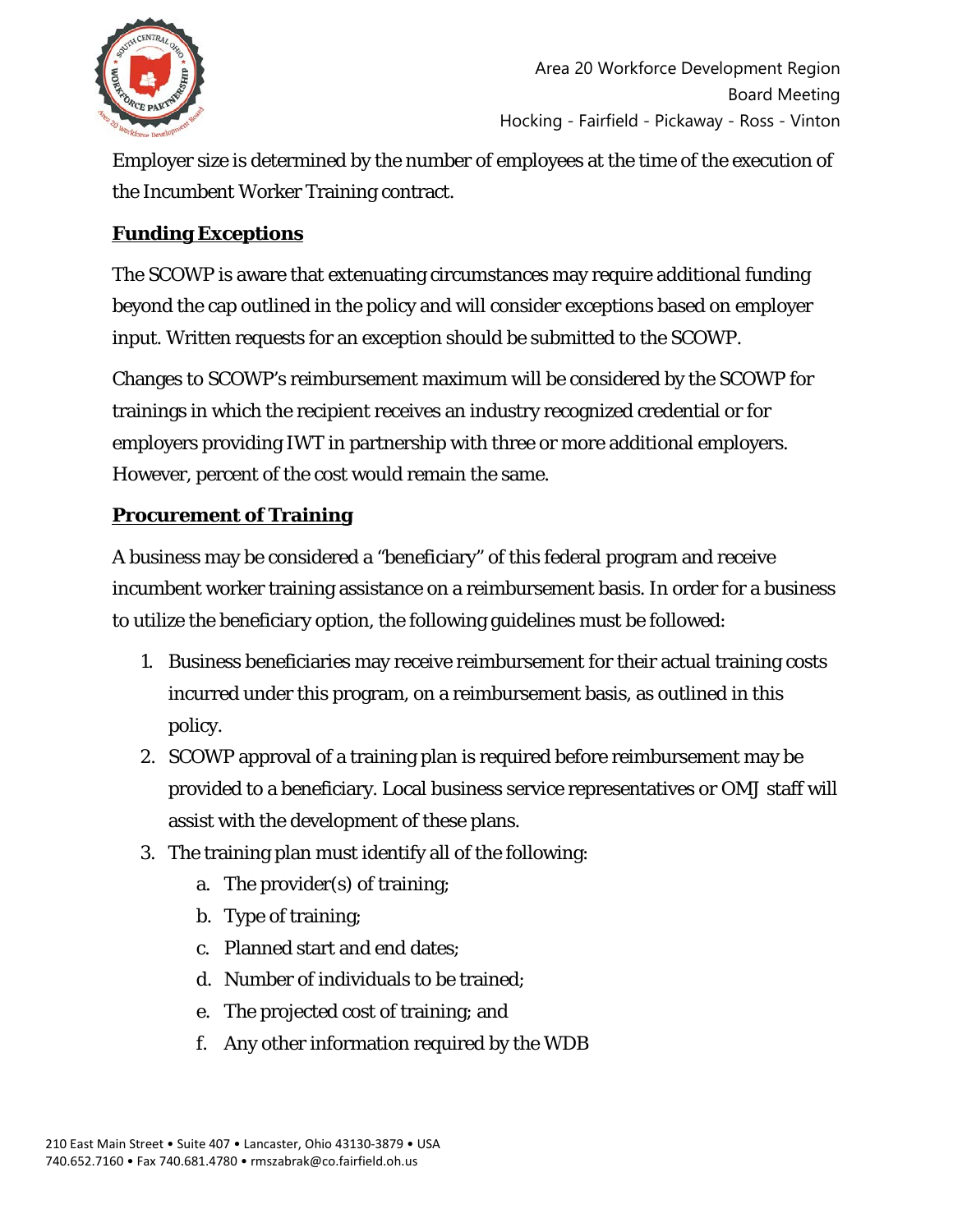

Training plans must be approved by SCOWP director or representative prior to the start date of training. Beneficiaries must agree to provide all documentation as requested by the Area 20 WDB.

### **Allowable Costs**

- 1. Instructor/trainer salaries;
- 2. Curriculum development, textbooks, manuals, training software, materials and non-consumables; and
- 3. Other necessary and reasonable costs directly related to training.

# **Unallowable Costs**

- 1. Foreign travel;
- 2. Purchase or lease of capital equipment;
- 3. Encouragement or inducement of a business or part of a business to relocate from any location in the United States;
- 4. Use of IWT funds to pay for a worker's training wages;
- 5. Use of IWT funds to train management employees in management skills such as Six Sigma and LEAN.

### **Employer Requirements**

With assistance from the OMJ Center staff, participating employers must guarantee that:

- All participants shall be provided benefits and working conditions at the same level and to the same extent as other employees working a similar length of time and doing the same type of work. This will include unemployment compensation coverage where the employer is normally required to provide such coverage to its employees.
- The position provides the participant benefits per company policy (i.e. insurance, paid leave, profit sharing)